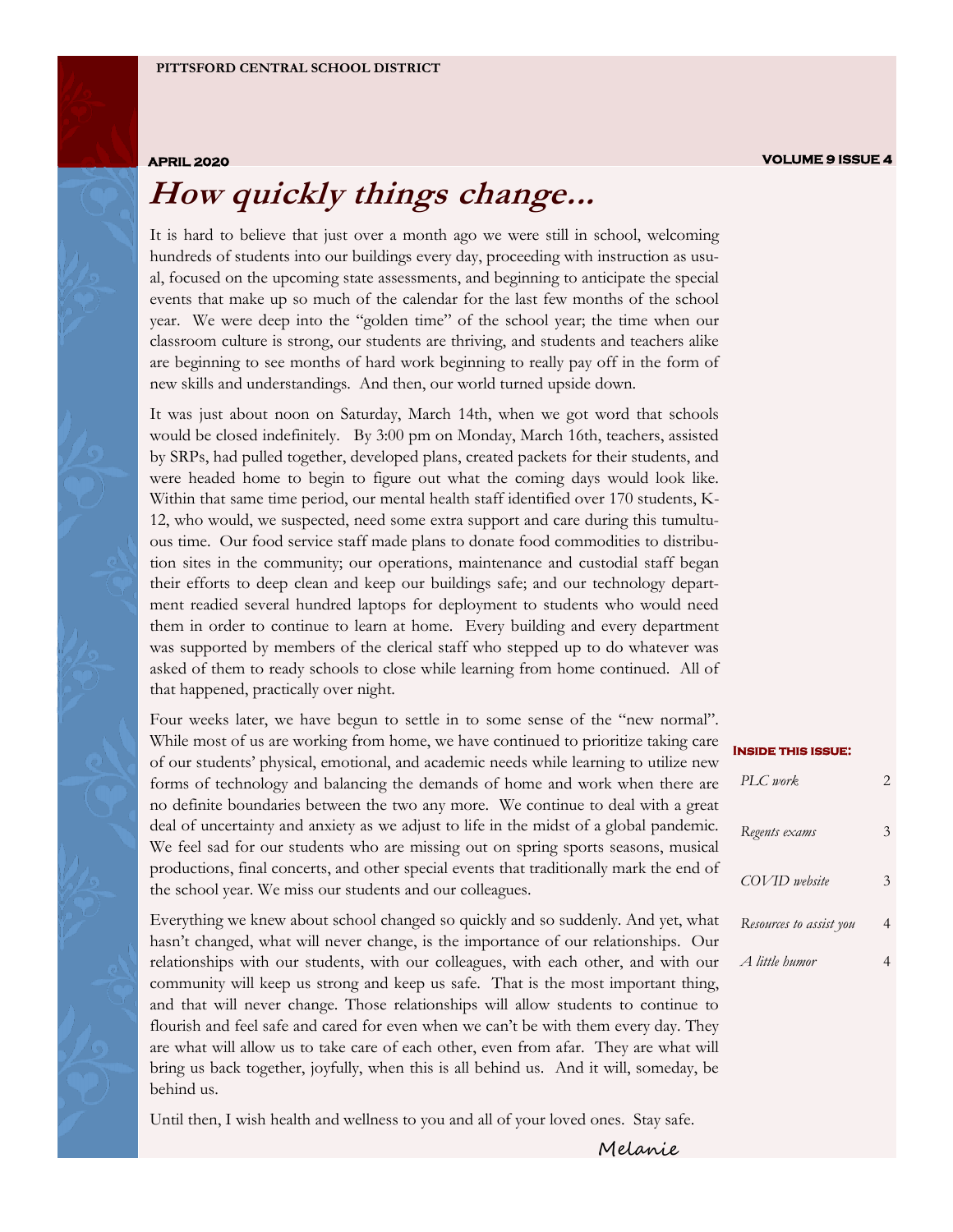

#### **PLC work at it's finest - and most important!**

The PLC Advisory Committee began it's work in earnest in January. One of our first tasks was to create a "why" statement for PLC work in Pittsford. We wanted to create a succinct statement that reflected our beliefs about why deep, systemic collaboration about teaching and learning was important for us in Pittsford. Our performance data is strong, our students do well, collaboration is already one of our core values - so why the emphasis on developing ourselves as a Professional Learning Community? We knew that being able to articulate this clearly for all members of the Pittsford community was essential to any efforts to grow our PLC culture.

At our March meeting we officially approved the following WHY statement to serve as our touchstone for all future work:

**WHY PLCs?** Because…

**We believe** in a collective responsibility for all students' learning.

**We recognize** that our work is complex and no one person can do it alone.

**We strive** to continuously do better for our students and ourselves.

During that same meeting, we began to articulate what we hoped to see happening relative to the support and growth for PLC work in the coming months and into the 2020-21 school year at the elementary, middle, and high school levels. Our conversations and ideas were rich, challenging, and exciting. We couldn't wait to come back together and start to really dig into the work.

And then came word that schools would be closed until further notice.

Students would have to learn from home; teachers would have to figure out how to teach the kids from home. As educators, we were sad, we were worried, we were stressed.

And then, teachers and administrators began to collaborate like we had never collaborated before.

Why did that happen? It happened because **we believe** in a collective responsibility for all students' learning and so we had to figure out, together, how to reach all students with what we agree is the most essential learning during these challenging times. It happened because **we recognize** that our work is complex and no one person can do it alone. We recognized that we had to learn - and learn quickly how to leverage technology, how to build in differentiated options to lessons being sent home, how to provide feedback to students remotely, how to balance our own personal home-life situations with the needs of our students. That is complex work, and no one can, or should be trying to, do all that of that alone. It happened because **we strive** to continuously do better for our students and ourselves, and so we have been motivated like never before to adapt, incorporate new approaches, learn new skills, and to gently and flexibility accommodate for the diverse and complex needs of students living through an unprecedented challenge.

So now, out of necessity and more than ever, grade level teams and teachers of the same or similar courses are collaborating around the most essential learning for students and determining the evidence we will ask students to provide to us of their learning. Teachers are sharing ideas and plans, tips and work-arounds, resources that they have used for years or that they are newly discovering. Teachers are supporting each other, and their students, through this most challenging of times. If nothing else good comes out of this pandemic (and I actually do believe that a number of good things will emerge), we have certainly used this opportunity to strengthen who we are as a Professional Learning Community.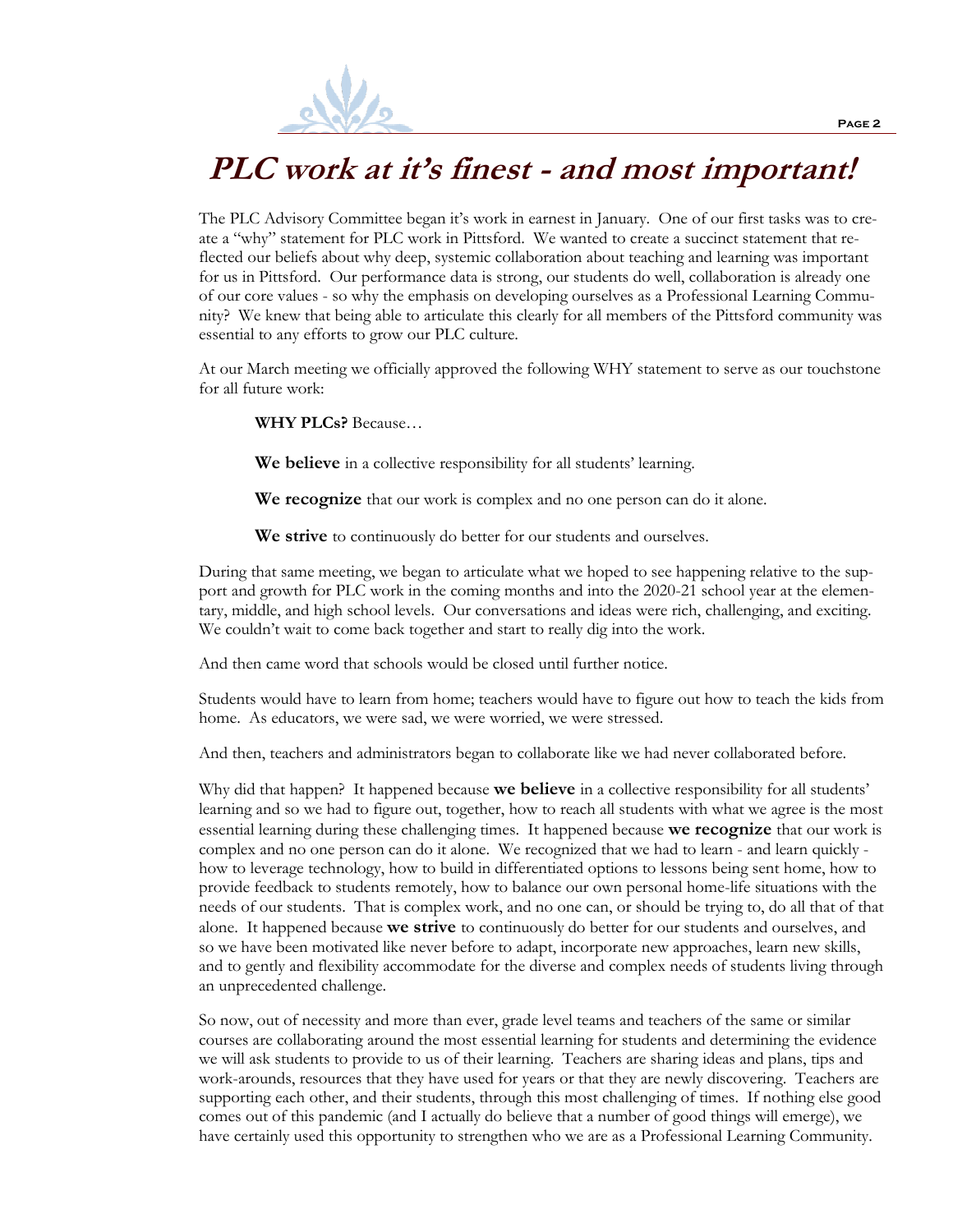

#### **Regents Exams cancelled for June**

At it's April meeting, the Board of Regents made the decision to cancel the administration of the June Regents exams. At the most basic level, what this means is that students who are enrolled in classes that culminate in a Regents exam, including the LOTE Checkpoint B exam, will be exempt from taking that exam. There will be no impact on a student's ability to receive course credit, or on the diploma time they are granted, as a result of this decision.

So, what does that mean for us, at a more practical level? It means that for the first time ever, teachers of Regents courses do not need to feel bound to the expectations of the Regents exam in determining the most essential knowledge and skills for students to be focused on for the remaining weeks of the semester. It means that teachers are freed up from thinking about things like "test prep" and "Regents review questions" as they do their planning. It means that teachers are empowered to decide, collaboratively with their like-course colleagues, what really is the most essential learning to focus on in this unique, remote-learning environment. And yes, it could potentially mean that some students will see this as an opportunity to disengage or back off a bit on putting forth their best effort, knowing that they no longer have to "know this for the test".

Teachers of Regents courses, I would invite you to view this as a unique and very valuable opportunity, one not to be squandered! Working with your course-alike colleagues, determine together those "really most essential" things you believe your students need to accomplish, not only to receive credit for your course this year, but to be prepared to move on to the next step in their sequence of learning. (If you are having trouble deciding what is really essential, versus what is "nice to know", ask the teachers of the next level course what they expect students to know and be able to do in September!) As you think through those essentials, you might discover that it's not about the next chunk of content knowledge, but rather it's about the skills, practices and cross-cutting concepts. Use this time to build up your students' critical thinking and problem-solving skills. Focus on their ability to read, analyze, and synthesize documents, artifacts, data, and graphs to discover new meaning. Expect of them authentic application of their skills. Find ways to use the pandemic - a truly historical event full of scientific, mathematical, environmental, political, cultural, and societal implications -as part of your instruction. Provide students with options for how they provide you evidence of their learning. If you are worried about them "checking out" without the Regents exam looming overhead, find opportunities to encourage them to remain "checked in" with your skills and content in ways that you've never been able to before due to the pressures of the Regents exam.

The Board of Regents made the right, and only reasonable, decision for our students. Let's seize this chance to provide our students with an opportunity we might never get again!

#### **COVID website**

The district has a robust website dedicated to all things related to the [COVID-19](https://ny02205365.schoolwires.net/COVID-19INFORMATION/fascluster/Home/Administrators/Ward%20Melanie/%5bM%20Ward%20BCKP%5d) outbreak. Included on that page are community resources, resources to support both physical and mental health needs, information about accessing free Wi-Fi, and where community members who are food insecure can go to access meals. There is also an extensive page devoted to **Home Learning Resources**. Housed within this page are learning websites for teachers, students, and families to access, as well as tips on time management, perseverance, suggested schedules, and other items that may be of help to families as we navigate this new world of remote, home-based learning. We continue to add to these pages as we create and discover additional, high quality materials. Teachers should feel free to reference any of the items on these pages when sending learning plans home to students and families, and encourage students to take advantage of some of the fun and enriching activities provided on some of the websites.

Pittsford Schools